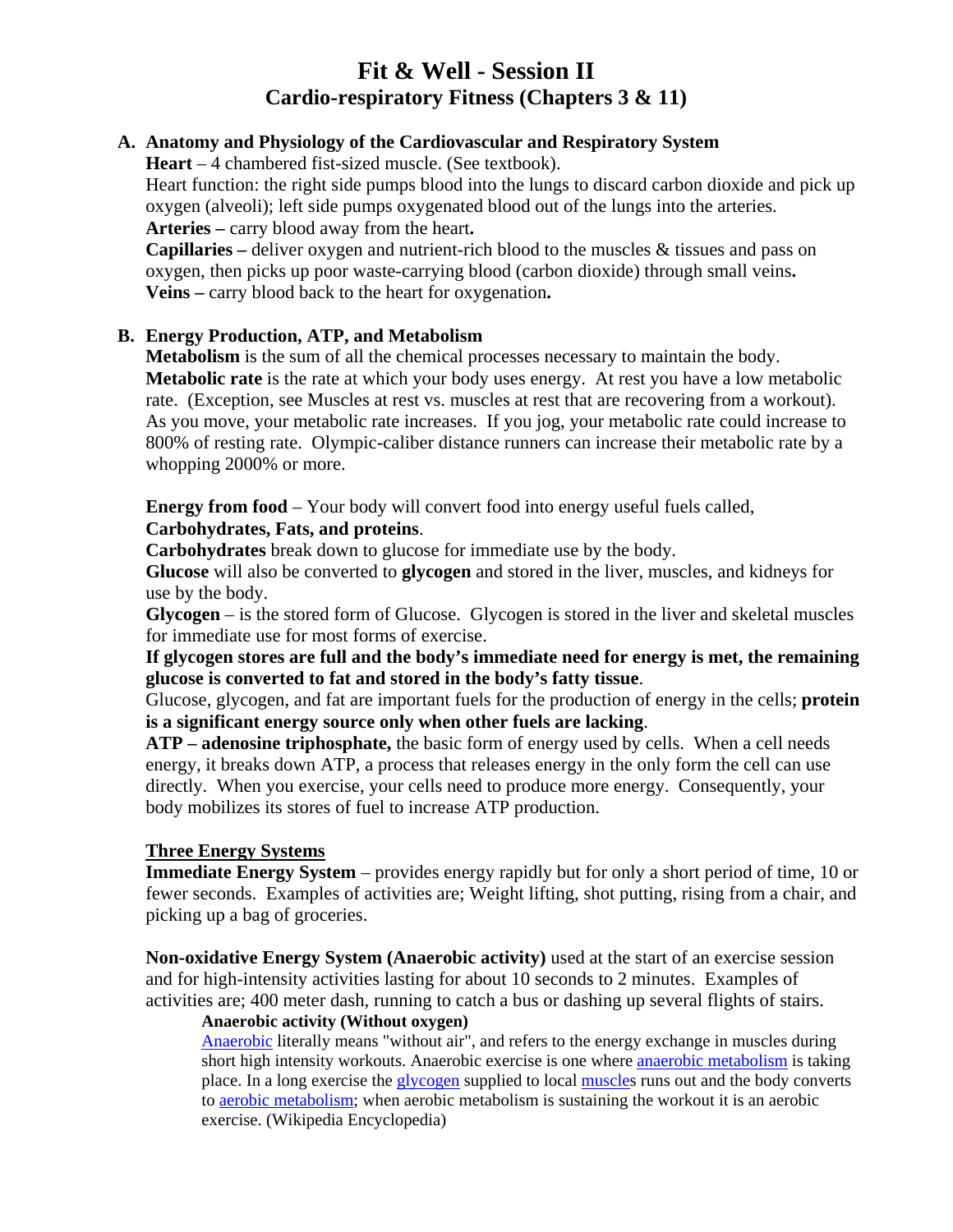Lactic Acid – a by-product of ATP used during anaerobic activity. Lactic acid causes fatigue in muscles. However your body can be trained to deal with the build up of lactic acid. Physical training will help the body deal with the build up of lactic acid and result in longer periods of heavy exercise. (See conditioned athletes)

**Oxidative Energy System (Aerobic activity)** used during any physical activity that lasts longer than 2 minutes. Examples are; distance running, swimming, hiking, or even standing in line for a long time.

**Aerobic activity (requires oxygen) Aerobic exercise** is complementary to anaerobic exercise. Aerobic literally means "with oxygen", and refers to the use of oxygen in muscles' energygenerating process. Aerobic exercise describes any type of exercise, typically performed at moderate levels of intensity for extended periods of time that increases the heart rate. Oxygen, fats and glucose are used to produce adenosine triphosphate, the basic fuel for all cells. (Wikipedia Encyclopedia)

# **C. Cardiovascular Health**

# **1. Risk factors - Poor cardiovascular health.**

# **i. Major risk factors – (changeable)**

- 1. Tobacco use.
- 2. High blood pressure.
- 3. Unhealthy Cholesterol Levels.
- 4. Physical Inactivity.
- 5. Obesity.
- 6. Diabetes

# **ii. Contributing risk factors – (changeable)**

- 1. High Triglyceride levels. Blood fats are obtained from food and manufactured by the body.
- 2. Psychological and Social Factors. Stress / Chronic hostility and anger / Suppressing psychological distress / Depression and anxiety / Social isolation / low socioeconomic status.

# **iii. Major Risk Factors – (Unchangeable)**

- 1. Heredity
- 2. Aging
- 3. Being Male
- 4. Ethnicity

### **2. Major forms of cardiovascular disease**

# **i. Hypertension**

- 1. Blood pressure
	- a. Optimal  $= 120/80$
	- b. Normal  $= 130/85$
	- c. High =  $130-139/85-89$
	- **d. Hypertension 3 stages** 
		- i. Stage  $1 = 140 159/90 99$
		- ii. Stage  $2 = 160 179/100 109$
		- iii. Stage  $3 = 180$ -up/110-up
- ii. **Atherosclerosis** a form of arteriosclerosis (thickening/hardening of the arteries. The arteries (walls) become narrowed by deposits of fats, cholesterol and other substances.
- iii. **Heart Disease and Heart Attacks** (myocardial infarction) when one of the coronary arteries that supply blood to the heart becomes blocked by a blood clot. Often sudden, without warning.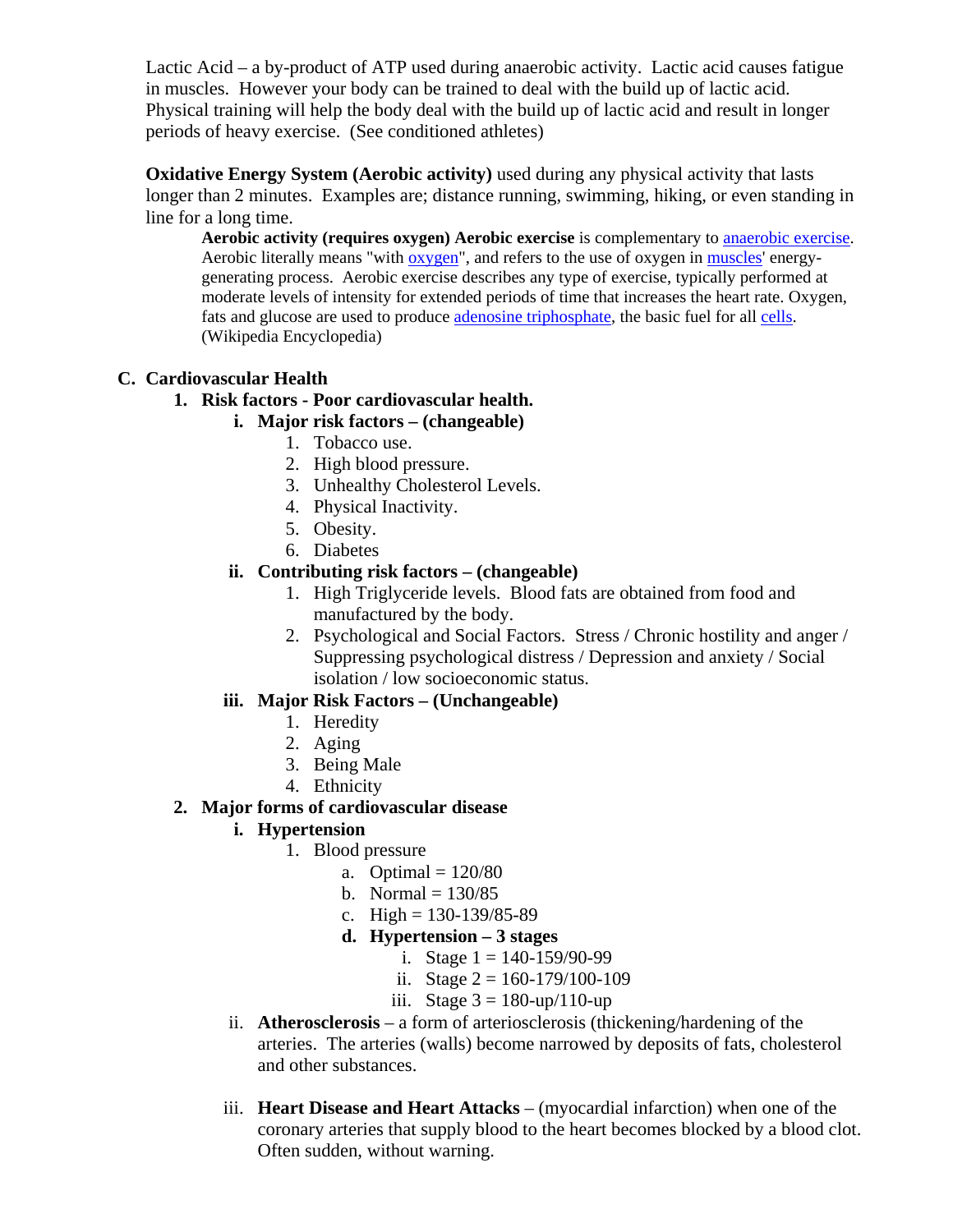- iv. **Stroke** (cerebrovascular accident) when the blood supply to the brain is cut off. The brain cells cannot be deprived of oxygen-rich blood. If the brain cells are deprived of blood for more than a few minutes, they die.
- v. **Congestive Heart Failure** (pulmonary edema) when the heart cannot maintain its regular pumping rate and force, fluids begin to back up. Fluids can collect in the lungs and interfere with breathing, particularly when a person is lying down.

#### **3. Protecting yourself against cardiovascular disease**

- i. Eat Heart-Healthy
	- 1. Decrease Fat and Cholesterol Intake
		- a. No more than 30% fat of total daily calories.
	- 2. Increase Fiber Intake
	- 3. Alcohol moderate alcohol consumption
		- a. Women, only 1 drink per day.
		- b. Men, only 2 drinks per day.
	- 4. DASH Dietary Approaches to Stop Hypertension.
- ii. Exercise Regularly
- iii. Avoid Tobacco
- iv. Know and Manage your Blood Pressure
- v. Know and Manage Your Cholesterol Levels
- vi. Develop Ways to Handle Stress and Anger
- vii. Know Your Risk Factors.

#### **4. Cardiovascular Risk Assessment**

Lab 11.1 (page 325)

# **D. Benefits of Cardio respiratory Endurance Exercise**

- $\checkmark$  Improved Cardio respiratory functioning
- $\checkmark$  Improved Cellular Metabolism
- $\checkmark$  Reduced Risk of Chronic Disease
- $\checkmark$  Cancer / Diabetes / Osteoporosis / Death from other causes
- Better Control of Body Fat
- $\checkmark$  Improved Immune Function
- $\checkmark$  Improved Psychological and Emotional Well-Being

#### **E. Assessment of Your Cardiorespiratory Endurance – 1 mile walk test (Lab 3.1/3.2)**

#### **F. Developing a CRE Program**

**Selecting an aerobic activity**, find a CRE program that you will enjoy. **Goal Setting** – set short-range attainable goals first then set long-range goals.

**F.I.T.** – Frequency, Intensity, and Time

 Frequency – How many times per week will you exercise? Intensity – How hard will you work/exercise?

Time (duration) – How long will you work/exercise?